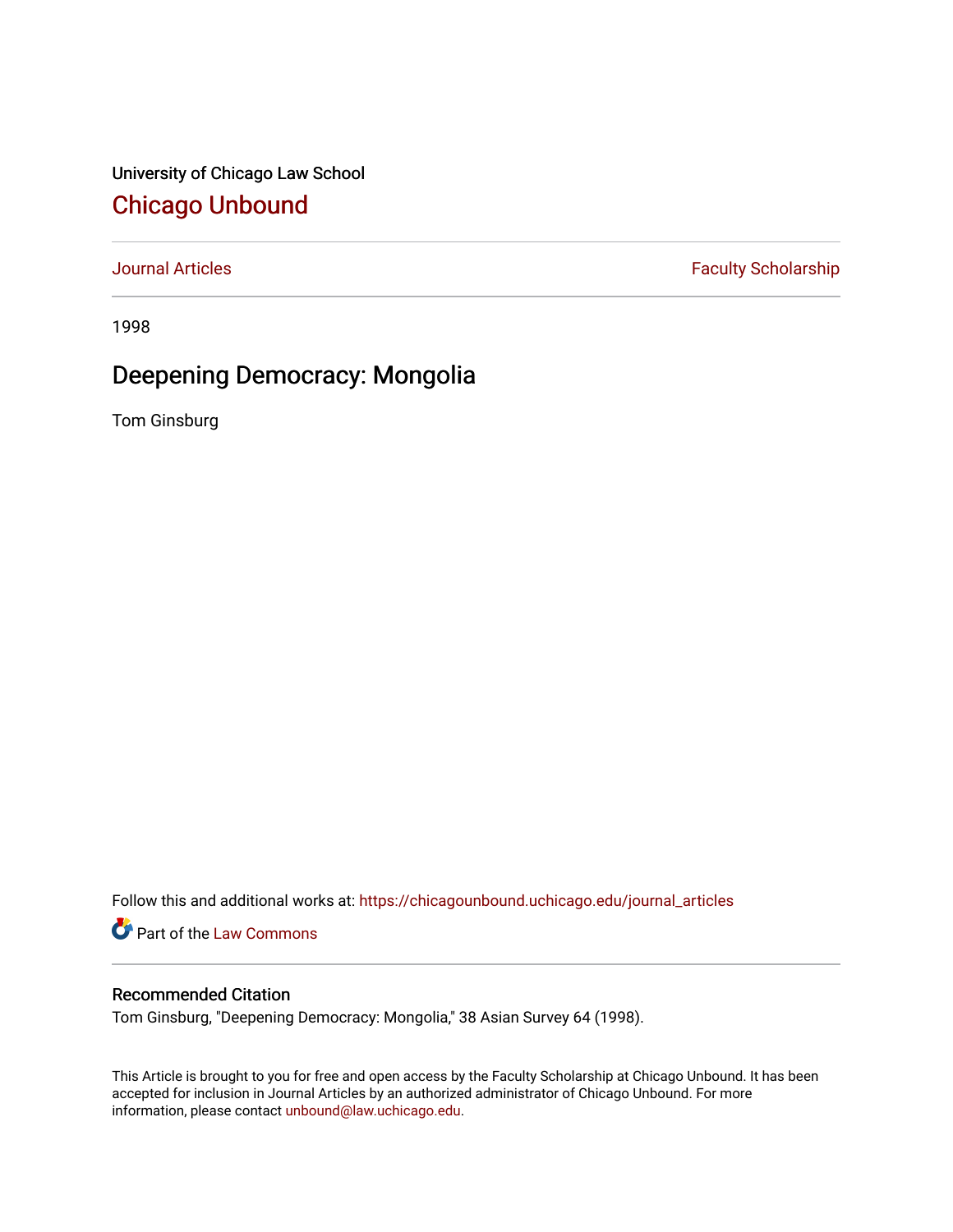# MONGOLIA IN 1997

# Deepening Democracy

**Tom Ginsburg** 

Mongolia's dramatic reform process continued its rapid pace during 1997. The Democratic-Social Democratic coalition government advanced its program of economic liberalization, but voters defeated its candidate for president in favor of former communist N. Bagabandi. The new balance of forces reflected the deepening of the constitutional system and the democratic process.

#### **Politics**

Preparations for the May presidential election occupied the first part of the year. At its 22nd Congress in February, the Mongolian People's Revolutionary Party (MPRP) elected Bagabandi as chairman and adopted a doctrine of social democracy, continuing its attempt to distance itself from its Leninist origins. Shortly thereafter, a number of senior figures announced their resignation from the party.

The major political development of the year was the victory of Bagabandi, the MPRP candidate, in the presidential election. The former chairman of the State Great Hural (Mongolia's parliament), Bagabandi won easily with 60.8% of the vote over incumbent P. Ochirbat (29.8%), who had been backed by the government coalition, and United Traditional Party candidate J. Gombojav (6.6%). Notably silent after the MPRP victory were foreign donor organizations who had claimed credit for the 1996 parliamentary victory of the Democrats and their allies.

Tom Ginsburg is Lecturer in Law, Kyushu University, Japan, and a doctoral candidate, Jurisprudence and Social Policy Program, University of California, Berkeley. The author would like to thank Shel Severinghaus, Kim Hunter, and B. Oyunbileg for helpful comments, and the staff of The Asia Foundation, Ulaanbaatar, without whose help the article could not have been completed. Thanks also to G. Ganzorig and the Mongolian Group for the Independence of Judges and Lawyers.

<sup>? 1998</sup> by The Regents of the University of California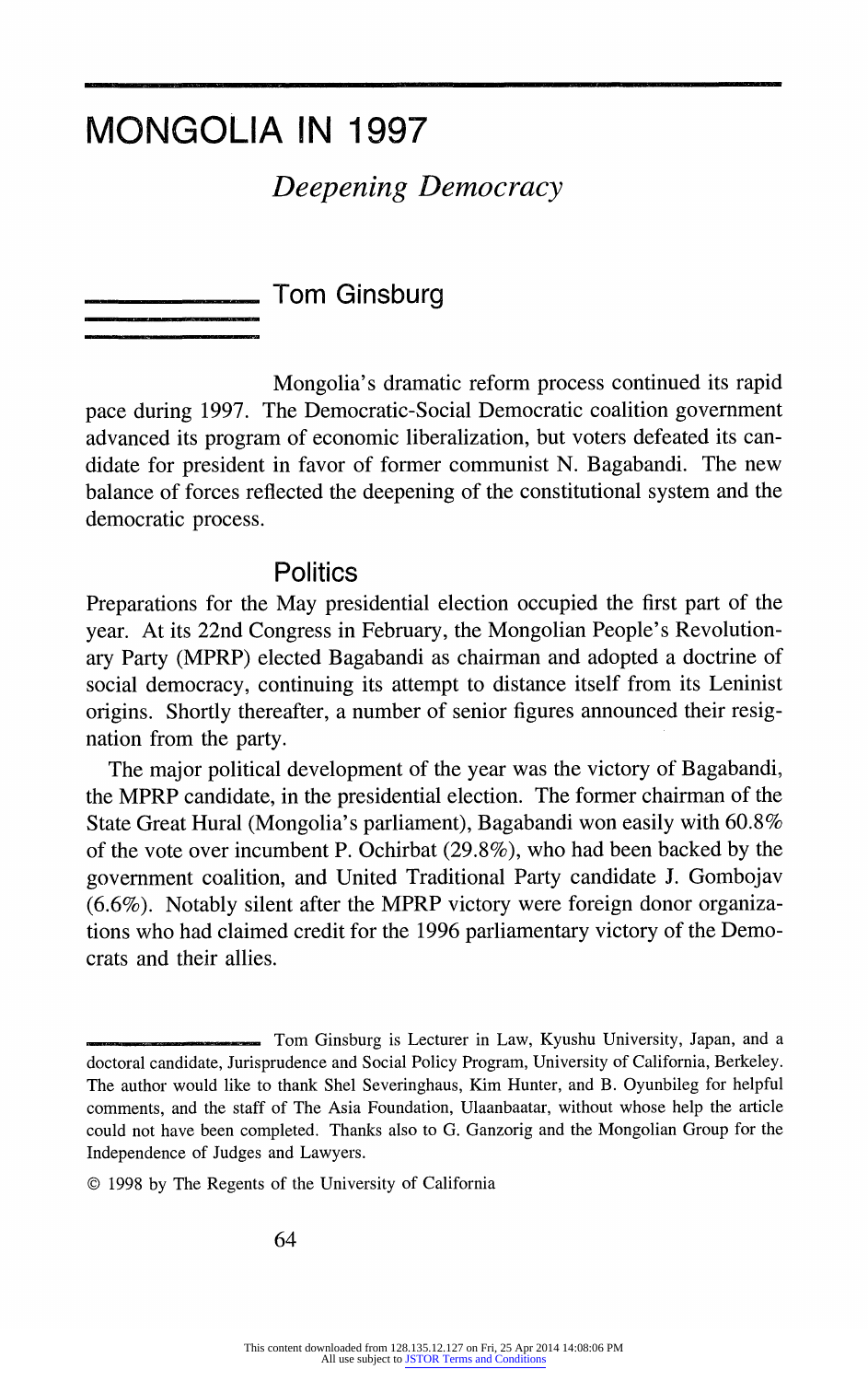#### MONGOLIA IN 1997 65

The vote for Bagabandi was interpreted as a protest over the rapid pace of economic reform pursued by Prime Minister Enkhsaikhan's government. There was certainly dissatisfaction with rising inflation and unemployment, but Ochirbat had held the office for seven years and many also thought that it was time for a change. Mongolians also seem to have a preference for divided government, as there has been only one year since the adoption of the 1992 Constitution that the president and government were from the same political grouping. Expectations that the new president would put the brakes on economic reforms proved largely unfounded. Instead, pragmatism ruled the day. Bagabandi's chief-of-staff, S. Bayar, announced immediately after the election that there were no more communists in Mongolia, and the president's subsequent cooperation with the government's reform program seemed to confirm this assertion.

New MPRP Chairman N. Enkhbayar won the by-election for Bagabandi's vacated seat in Parliament. This assured that the MPRP retained 25 seats, just enough with its one ally from the United Traditional Party to prevent an override of a presidential veto of legislation and control the quorum for parliamentary meetings.

On the first day of the October session of the State Great Hural, the MPRP tabled a motion to dismiss the government, leading to extensive debates in the Hural and within the government coalition itself. The use of parliamentary procedures to protest government policies, in contrast with its earlier tactic of walking out, was a sign of the MPRP's adjustment to its position as an opposition party. Ironically, the motion for dismissal may have strengthened the government coalition by forcing it to resolve internal issues of power distribution. President Bagabandi supported the government against the MPRP during the dismissal debates, saying it was too early for a change in government.

In January the State Great Hural passed Mongolia's first-ever law on nongovernmental organizations, laying the legal basis for the continued development of Mongolia's civil society. Both Sukhbaatar and Freedom squares were increasingly the sites for demonstrations by various interest groups, including actions by teachers, private truck drivers, and students. The October protest by students led the prime minister to accede to their demands for lower hostel fees and tuition. Hunger strikes were organized by the Federation of Mongolian Trade Unions, the Social Justice Protection Society, and the Tsogt Association made up of the poor and unemployed.

Too often observers of democracy identify its progress with parties and personalities rather than processes. The election of the MPRP candidate Bagabandi should be interpreted not as a setback for Mongolia's democracy but as a strengthening of the system of alternation of power on which democracy depends. The 1992 Constitution has produced a system that has allowed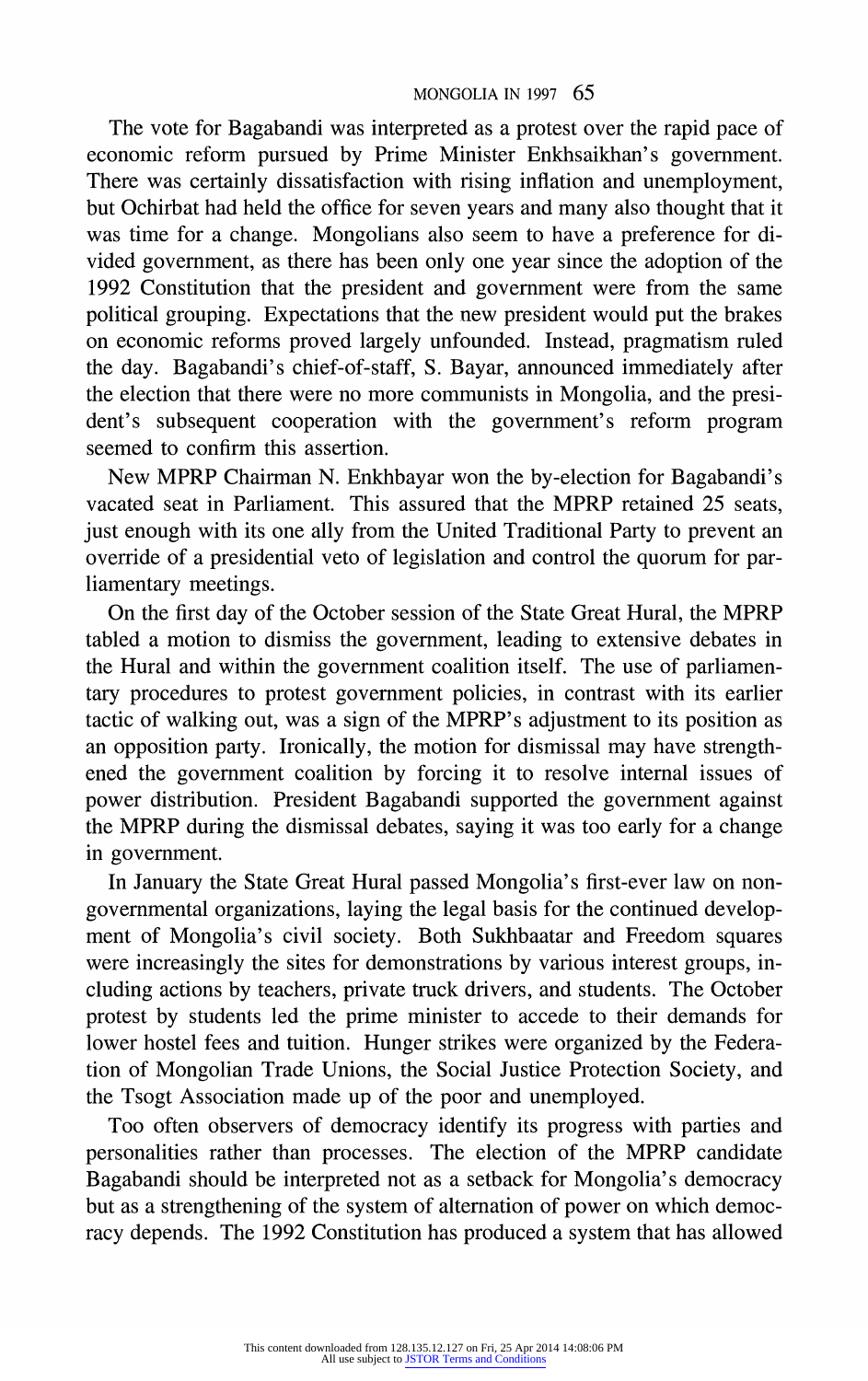expression of alternative viewpoints, and the institutions of the system are growing stronger.

### Economics

The Parliament's April decision to scrap most tariffs on imports and exports provided Mongolia with one of the most liberal trade regimes in the world. The only duties that remain in place are those on tobacco, alcoholic beverages, and a new import tax on cars. There is also an export tax on scrap metal. Tariffs were also eliminated on oil, the most crucial import item, and an excise tax of 20% was put into place instead, amounting to a net reduction of the overall tax burden.

Mongolia had a \$35.7 million trade deficit for the first 11 months of 1997, with turnover up slightly from the previous year. The deficit was attributed in part to continued low world prices for cashmere and minerals. Inflation was 15.6% through the first 11 months, as the government's macroeconomic stabilization program began to bear fruit. Foreign interest in the minerals sector intensified, and Parliament passed a liberal minerals law. Oil and gold production increased, and mining and exploration activity expanded for uranium, zinc, and silver.

The State Great Hural approved the much-awaited law on housing privatization early in the year, permitting 60,000 units of state-owned housing to be transferred to current residents free of charge. The government also announced plans to privatize the national airline MIAT, the Erdenet copper venture, and other major enterprises. The Hural also overhauled the tax system, putting a progressive income tax into place. Overall, government revenues were up from the previous year despite the elimination of tariffs. Unemployment remained high, especially in provincial centers, and the government set new minimum wage levels, which differ from region to region.

Aid remained an important element of the economy, and new projects were announced to improve the telephone and heating systems. The Tokyo donors meeting held in October announced new pledges of \$250 million, exceeding expectations and the previous year's pledges.

# Foreign Affairs

Relations with Russia and China remained good. Chinese Foreign Minister Qian Qichen visited in August, and former National People's Congress head Qiao Shi's visit in April was described by a Chinese embassy official as the "biggest event in Mongolian-Chinese history." Closer cooperation was announced between Russian and Mongolian frontier guards to prevent rustling and poaching, which have increased dramatically in recent years. Defense Minister D. Dorligjav announced the continuation of defense cooperation with Russia, during a February trip. Minister of Infrastructure Development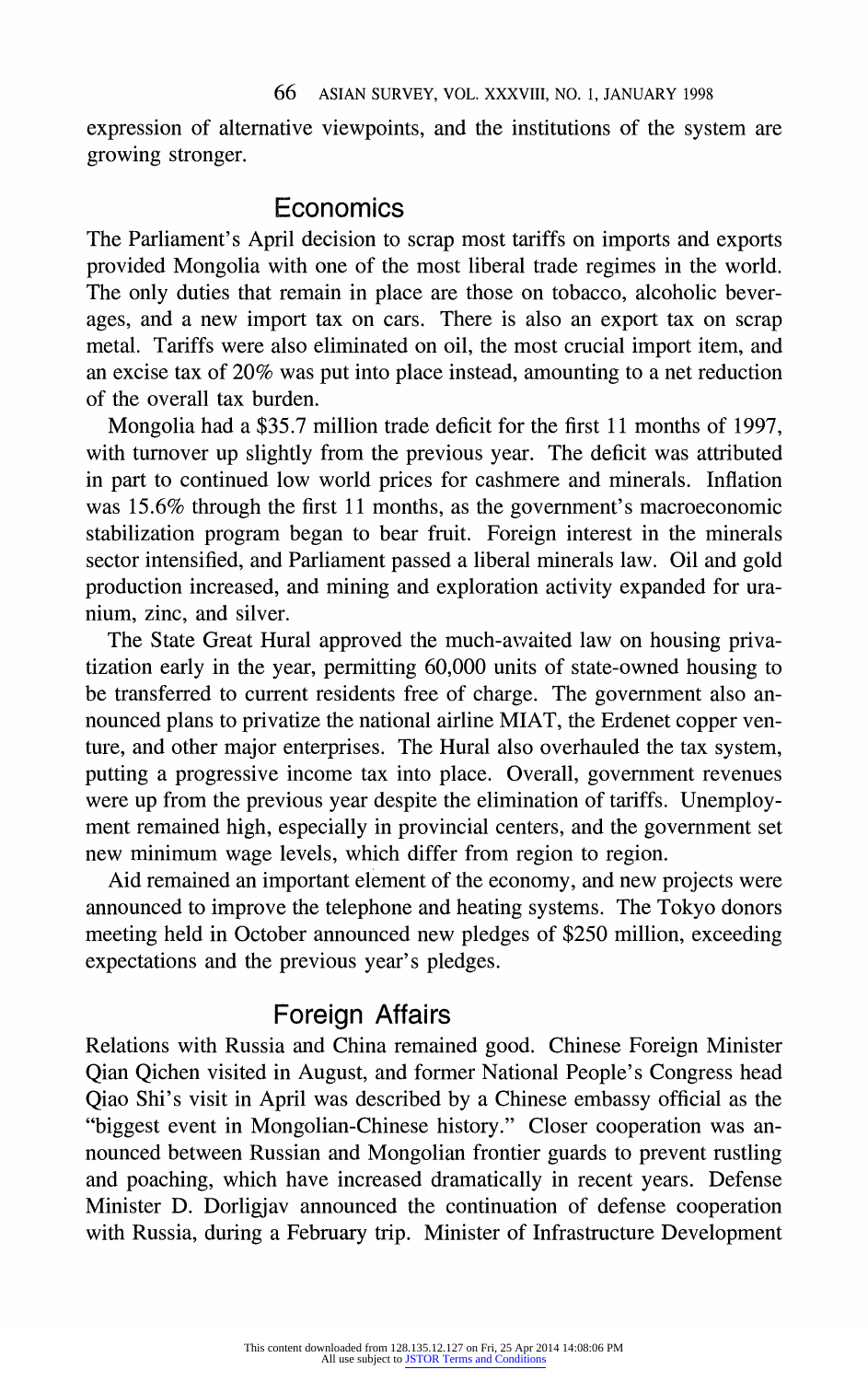#### MONGOLIA IN 1997 67

G. Nyamdavaa in April signed a protocol extending debt repayments to China.

Mongolia continued efforts to expand relations with the West and Asia. Sister city relations were established between Ulaanbaatar and Taipei, putting pressure on the Republic of China's Mongolia policy, which still hold Mongolia to be part of the Republic of China. Malaysian Prime Minister Mahatir Mohamad visited in September, bringing new investment by Malaysian businesspersons. Prime Minister Enkhsaikhan visited Japan in February, and there were numerous trips by dignitaries to various Western countries. The only negative diplomatic incident during the year was the detention of the third secretary at the North Korean embassy in Ulaanbaatar for attempting to exchange counterfeit U.S. dollars on the black market.

All in all, Mongolia continued to advance its basic foreign policy pattern since 1990: maintain close and balanced relations with the giant neighbors, improve relations with the West and Asia, and increase integration into the world economy. In this last regard, Mongolia became an official member of the World Trade Organization on January 29.

## **Society**

Mongolian society continued to change rapidly in response to marketization. There have been many winners and losers in the process. Poverty is at its highest level since 1990, and average caloric intake has declined. Unemployment and the high cost of living are causing residents of provincial centers to move to the countryside or to more populous urban areas. At the same time, Ulaanbaatar is being quickly transformed from the sleeping capital of a few years ago. The number of private cars and businesses as well as new construction are rapidly increasing.

There is growing concern over the declining moral climate of Ulaanbaatar. The Ministry of Justice continued an antipornography campaign, and a private television station (supported in part by Christian missionaries) has started an anti-alcohol campaign on its own initiative. A Science Council report claims that every second adult in Mongolia consumes too much alcohol. Another major social issue is domestic violence, which affects athird of Mongolian women, according to a survey by the Center Against Violence. AIDS and sexually transmitted diseases (STDs) are on the rise, and the government is expanding testing efforts. There is also a perception that government corruption is rising as well. The government has continued efforts to come to terms with the Stalinist past, rehabilitating victims of repression during the one-party period. Somewhat impractical ambitions about reintroducing the traditional Mongolian script have been scaled back, but Buddhism continues its revival, despite efforts of Christian missionaries.